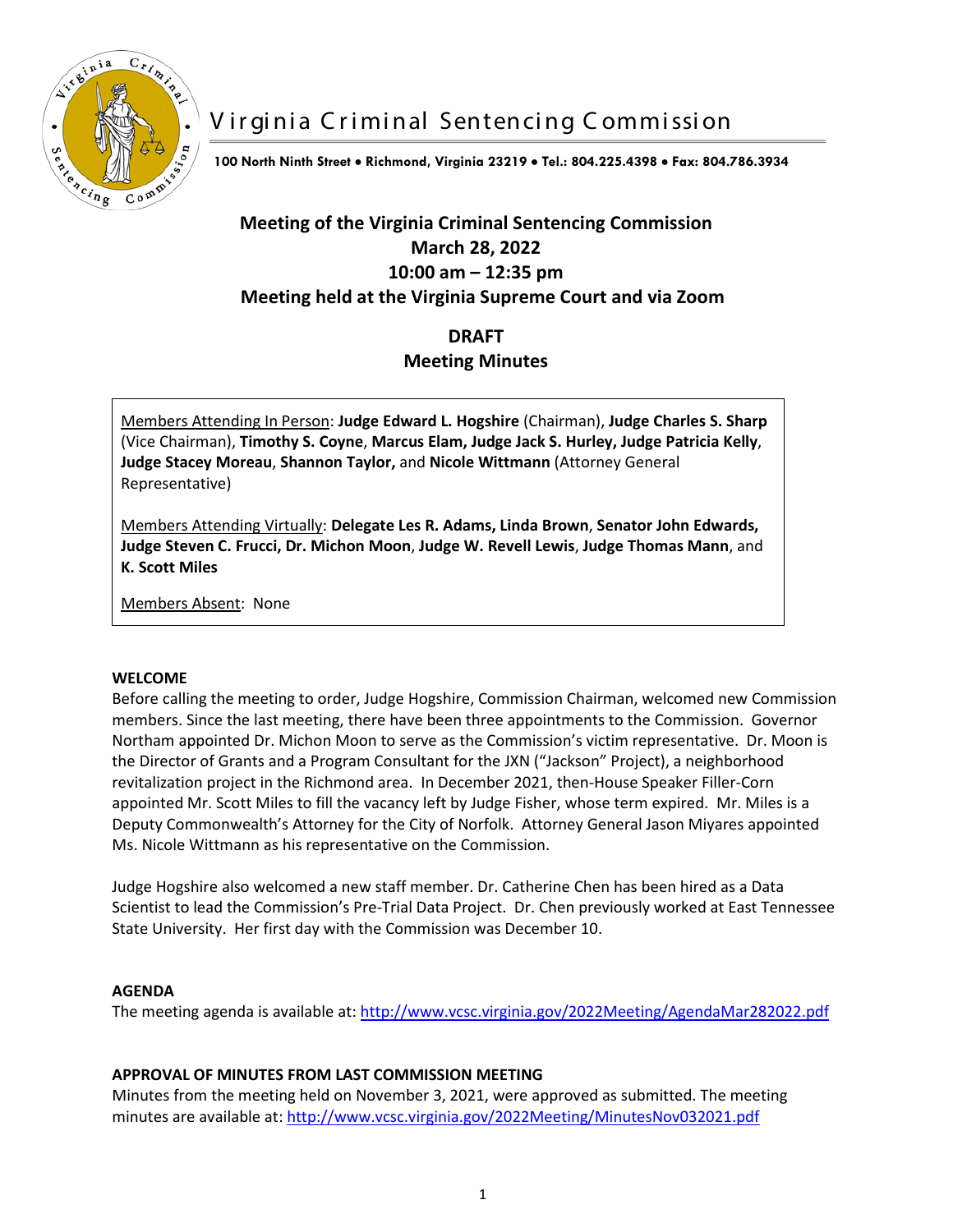### **REPORT ON THE 2022 GENERAL ASSEMBLY AND LEGISLATIVE IMPACT ANALYSIS**

Presentation link: <http://www.vcsc.virginia.gov/2022Meeting/2022GeneralAssembly.pdf>

Ms. Farrar-Owens, the Commission's Director, described the many activities of Commission staff during the 2022 Session of the General Assembly. These activities included the preparation of fiscal impact statements, as required by statute, responding to legislators' requests for supplemental information, monitoring legislation, observing the judicial interview process, and providing technical assistance to other agencies. She provided an overview of the requirements pertaining to fiscal impact statements that must be prepared by the Commission. She reviewed several pieces of legislation. Ms. Farrar-Owens noted that her presentation was not intended to be comprehensive but served to highlight bills related to the Commission, Sentencing Guidelines, criminal penalties, or time served by individuals convicted of felonies.

Ms. Farrar-Owens presented an overview of the number and kinds of impact statements prepared for the 2022 General Assembly. Staff produced 192 statements. Proposals requiring fiscal impact statements most frequently involved the expansion or clarification of an existing statute (92.7%) or the definition of a new crime (47.9%). Ms. Farrar-Owens displayed a slide to show the diversity of topic areas among fiscal impact statements prepared. For the 2022 Session, the most common topic area was drugs (Marijuana and Schedule I/II drugs). Commission staff also completed approximately 30 ad hoc analyses requested by legislators, the Department of Planning & Budget or other state agencies. As indicated by Ms. Farrar-Owens, legislators can ask the Joint Legislative Audit and Review Committee (JLARC) to conduct an independent review of any fiscal impact statement prepared by the Commission. The number of such requests has ranged from zero to two per year. During the 2022 Session, JLARC was not asked to review any of the Commission's fiscal impact statements.

Ms. Farrar-Owens informed members that no legislation had been introduced during the 2022 General Assembly session pertaining to the recommendations in the Commission's *2021 Annual Report*. Therefore, the Commission's recommendations for Guidelines revisions would become effective on July 1, 2022. The General Assembly did pass the two pieces of legislation requested by the Commission: House Bill 1320/Senate Bill 423 (clarifying the Commission's authority to recommend revisions to the Guidelines based on historical sentencing data, specifically in regards to the size of midpoint enhancements) and House Bill 1318/Senate Bill 424 (codifying requirements for the Probation Violation Guidelines). These bills were patroned by Delegate Adams and Senator Edwards.

Ms. Farrar-Owens reviewed Senate Bill 137, which specified that the written explanation filed by the court when departing from the Guidelines must adequately explain the sentence imposed to promote fair sentencing. Furthermore, under this proposal, failure to follow any provisions, including the failure to provide an explanation that adequately explains the sentence imposed, would be reviewable on appeal or may be the basis of other post-conviction relief, including resentencing by the trial judge. The bill failed to pass both houses of the General Assembly.

Ms. Taylor noted that judges were recently sent a reminder from the Chairman encouraging them to provide detailed departure explanations. Judge Moreau added that Commission staff notify sentencing judges about missing departure reasons. Per Ms. Farrar-Owens, staff also provide judges up for reappointment a list of their cases with missing departure reasons; the judge has the opportunity to provide the Commission with a departure reason and the system is updated accordingly. Judge Hurley questioned if there was a discussion in the General Assembly as to how the term "adequately" would be defined. Ms. Farrar-Owens responded that the question was asked during the Committee hearing on the bill. Senator Edwards said that the concept of "adequately" would be subject to litigation. He felt that judges should give an adequate departure reason and, if not, the defendant should have the right to appeal. Ms. Taylor hoped that all of the staff's efforts would remedy the issue of missing departure reasons.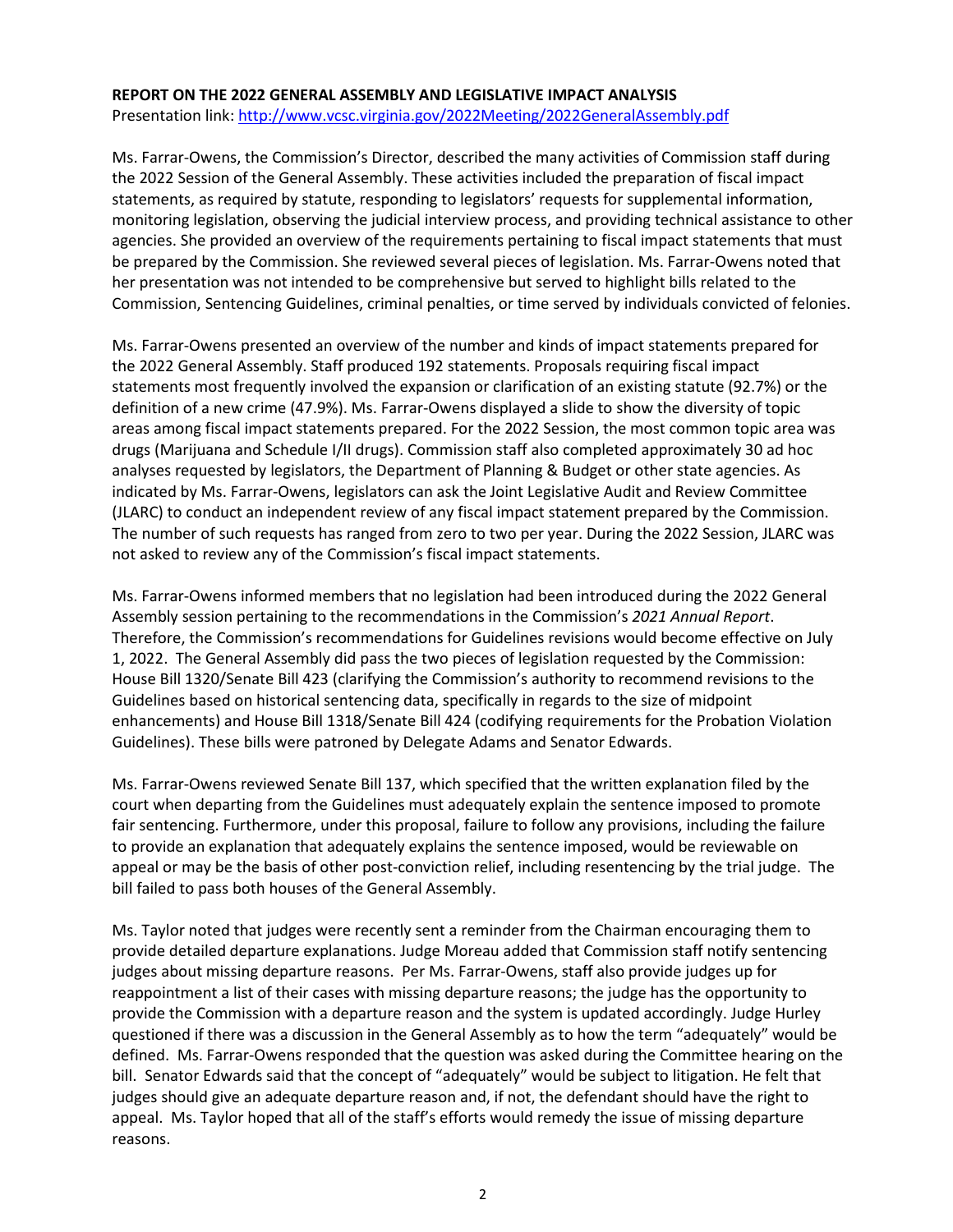#### **PLANNING FOR FULL REANALYSIS OF ALL GUIDELINES OFFENSE GROUPS**

Presentation link:<http://www.vcsc.virginia.gov/2022Meeting/Reanalysis2022.pdf>

Ms. Farrar-Owens described the history and structure of Virginia's Sentencing Guidelines. The Guidelines were introduced with the goal of reducing unwarranted sentencing disparity and promoting greater consistency and predictability in sentencing outcomes. In essence, the Guidelines are designed to provide judges with a benchmark of the typical (or average) case outcome given the defendant's current offenses and prior record. There is one exception to the historical basis of Virginia's Guidelines. Per § 17.1-805, the Guidelines must include enhancements to increase sentence recommendations for defendants who have been convicted of violent felony offenses (as defined in that section).

In 2021, the Commission approved a full reanalysis of all felony offense guidelines. The objective is to rebenchmark the Guidelines so that they reflect current sentencing practices as accurately as possible. The approach will be holistic and comprehensive. Ms. Farrar-Owens noted that, while Virginia's judges concur with Guidelines at a high rate overall, they depart more often in certain types of cases (e.g., midpoint enhancement cases). Such cases would be examined in detail in the upcoming study. She also cited recent changes in felony larceny threshold (2018, 2020) and recent legislation to create classes of robbery (2021) as necessitating reanalysis. On July 1, 2021, the Commission implemented the Case Details Worksheet (CDW) as part of the Guidelines, which will provide critical details for each sentencing event. That data will be invaluable as the staff proceeds with reanalysis of the Guidelines.

In its *2021 Annual Report*, the Commission informed the General Assembly that it would seek legislation to clarify the Commission's authority to recommend revisions to the Guidelines based on historical sentencing data, specifically in regards to the size of midpoint enhancements. Both House Bill 1320 and Senate Bill 423 passed out of their respective houses unanimously without amendment.

Ms. Farrar-Owens informed the Commission that staff had begun planning for the full reanalysis of all Guidelines. The planning takes into account a number of challenges, including recent statutory changes. Staff proposed to begin the reanalysis with offense groups that are unaffected by recent statutory changes. Ms. Farrar-Owens provided an overview of the methodology used to develop the Guidelines.

She concluded by saying that if the study proceeds according to plan, staff may present preliminary models at the September 2022 meeting and final models with proposed recommendations at the November 2022 meeting.

### **IMPLEMENTATION OF STATUTORY CHANGES & GUIDELINES REVISIONS – FELONY SENTENCING GUIDELINES AND PROBATION VIOLATION GUIDELINES (FY2022 TO DATE)** Presentation link:<http://www.vcsc.virginia.gov/2022Meeting/Implementation2022.pdf>

Mr. Jody Fridley, the Commission's Deputy Director, reminded members that the Commission had implemented several modifications to the Guidelines, effective July 1, 2021. He presented a preliminary report on implementation and concurrence with the revised Guidelines for FY2022 to date.

A new factor on the Guidelines in FY2022 allows the judge the option to consider the defendant's substantial assistance, acceptance of responsibility or expression of remorse. If the judge determines at sentencing that the defendant provided substantial assistance, accepted responsibility or expressed remorse, the low end of the Guidelines recommended range is reduced. Mr. Fridley reported that judges had checked the box for this new factor in 11% of the FY2022 Guidelines worksheets received. For approximately half of these cases, utilization of this factor by the judge brought the sentence into concurrence with the Guidelines recommendation.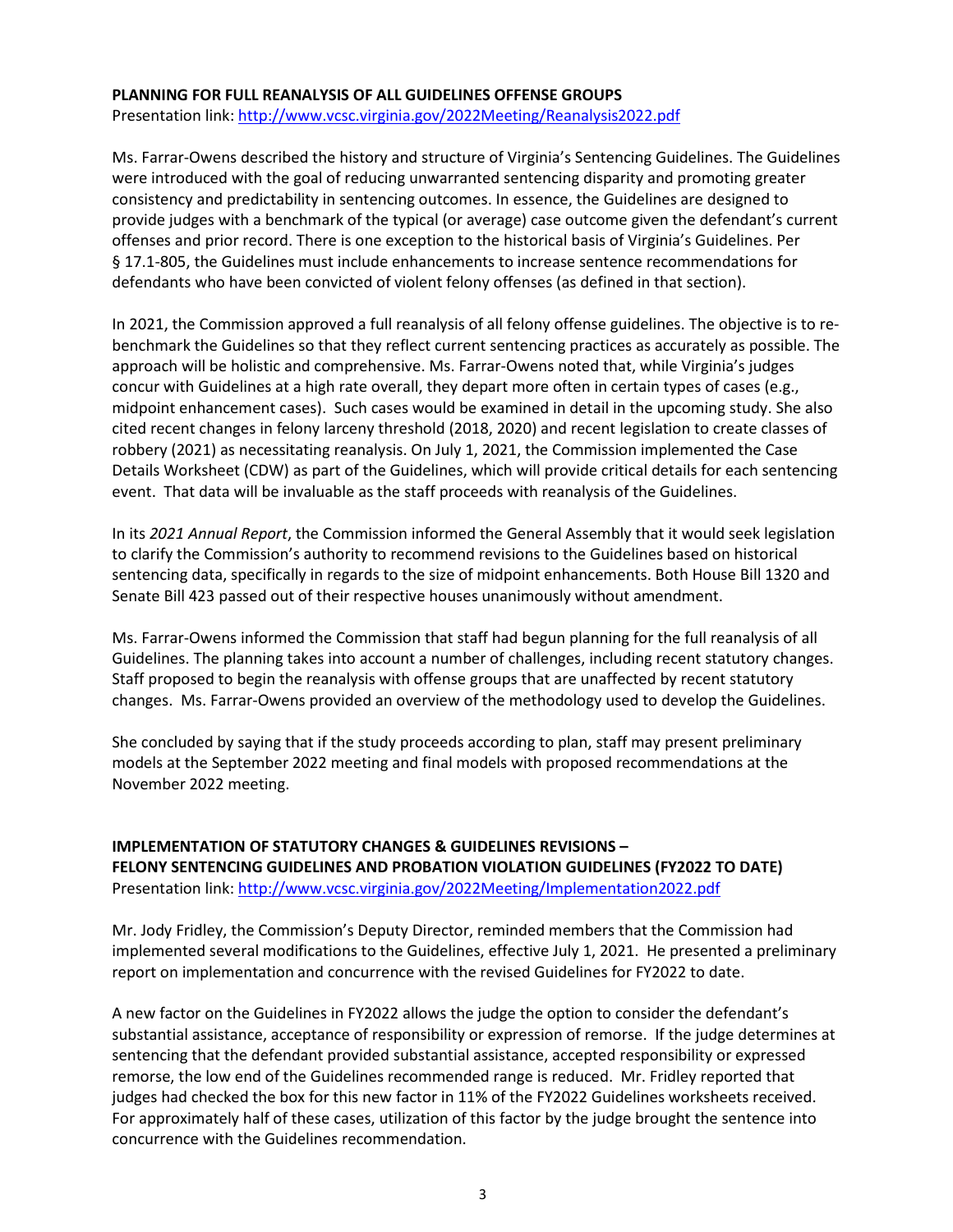The Sentencing Commission implemented the new Case Details Worksheet and incorporated it into the Guidelines for FY2022. The majority of the Case Details Worksheet captures details that must be known to accurately score the Guidelines. The remainder of the worksheet (Question #21) captures other factors that may be known at the time of sentencing, such as a defendant's substance abuse issues, which the judge may wish to consider in the sentencing decision. This one-page worksheet is designed to provide vital and essential information for the court, the Commission, and state policy makers. Mr. Fridley reported that the Case Details Worksheet, in many cases, was either missing or incomplete. For example, the defendant's race was missing in 50% of the FY2022 cases received to date and the type of drug was missing in 49% of Schedule I or II drug cases. Mr. Fridley noted that responses to Question #21 were missing in nearly two-thirds of the cases. Mr. Fridley stated that, based on feedback from the field, Guidelines preparers were using Question #21 as a reason not to complete the Case Details Worksheet or to have defense counsel complete the worksheet. Staff proposed that the Commission label Question #21 as optional.

Mr. Fridley then gave a preliminary FY2022 report on Sentencing Revocation Reports (SRRs) and Probation Violation Guidelines (PVGs) submitted to the Commission and automated from July to December 2021. Based on preliminary analysis, courts were not holding separate violation hearings for individual probation violations (in lieu of one hearing covering multiple violations), as some users had feared. On the Final Disposition section of the Sentencing Revocation Report (SRR), staff proposed changing the reference to "indefinite" probation to "indeterminate" probation, as the latter term better reflected the nature of what was being ordered by the court.

Judge Moreau made a motion to adopt this recommendation to change the wording, which was seconded by Judge Kelly. With no further discussion, the Commission voted 17-0 in favor.

According to Mr. Fridley, analysis of early FY2022 data suggested that sentences for technical violations have been lower under the new Probation Violation Guidelines and new statutory provisions compared to sentences handed down in the years past (prior to the onset of the COVID-19 pandemic, release of the new Guidelines, and enactment of the new statutory caps). Given the limited data available, no conclusions can yet be drawn about potential impacts of these changes.

Mr. Fridley reviewed the new factor on the Sentencing Revocation Report for FY2022 related to rehabilitation potential. If the judge determines that the probationer is a good candidate for rehabilitation, he/she can check the box and the low end of the Probation Violation Guidelines recommendation is reduced to zero. Judges have used this new factor in 4% of the Probation Violation Guidelines cases, which is about the level anticipated based on previous analysis.

Mr. Fridley provided a preliminary report on concurrence with the new Probation Violation Guidelines in effect for FY2022. With the implementation of the new Probation Violation Guidelines, judicial concurrence had improved considerably. Some of the increase in concurrence was due to the Commission's adjustment of the new Probation Violation Guidelines to integrate the new statutory sentencing caps for certain technical violations. Mr. Fridley noted that staff would continue to analyze violation data as it became available.

Members suggested that Ms. Farrar-Owens and Mr. Fridley promote the completion of the Case Details Worksheet at the upcoming Judicial Conference in May. Several members indicated they would like to be presented with additional information regarding completion of the Case Details Worksheet at the next Commission meeting (June 13, 2022).